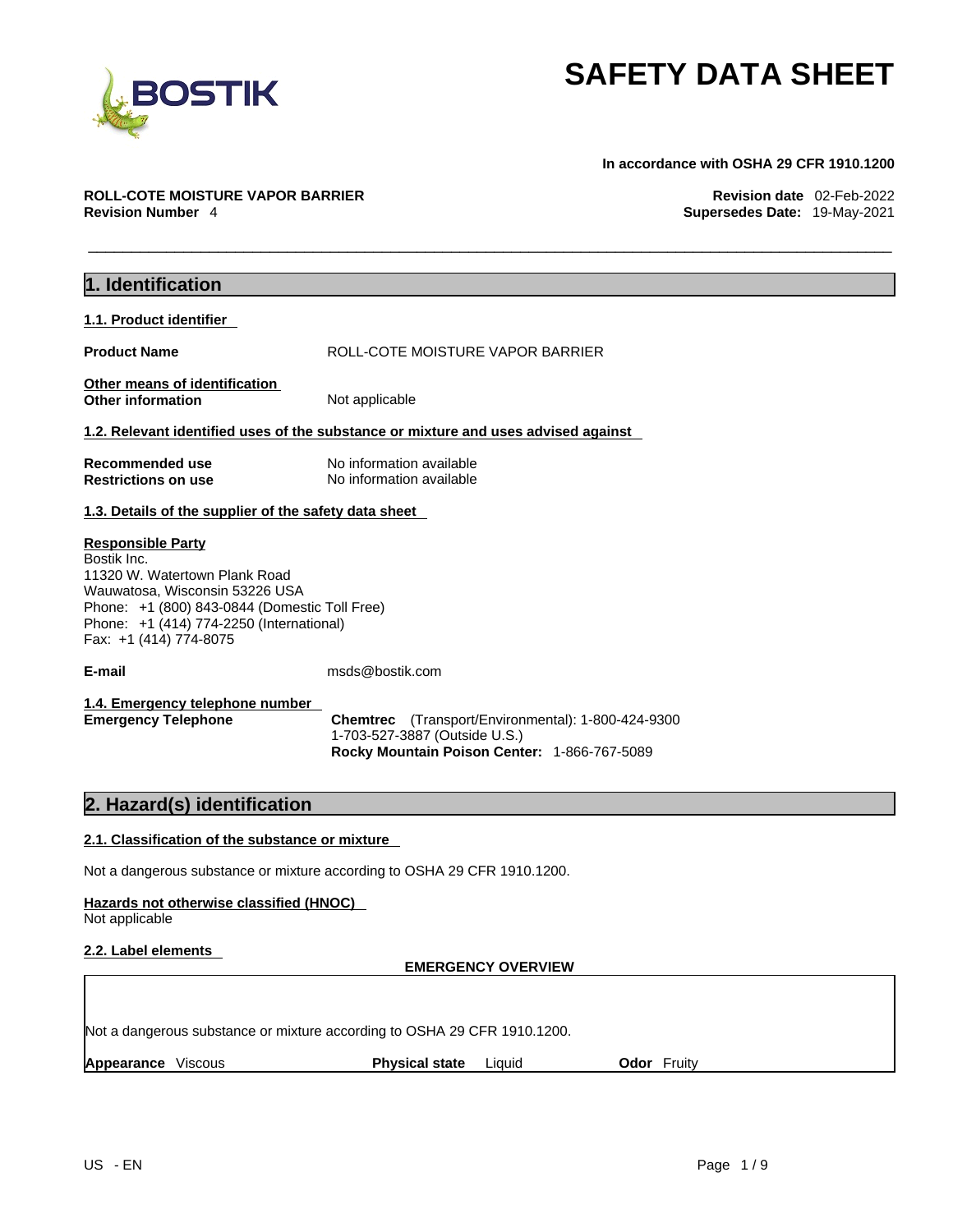## **2.3. Other Information**

No information available.

# **3. Composition/information on ingredients**

## **3.1. Substances**

Not applicable.

# **Mixture**

| Chemical name                   | $^{\circ}$ AS No $\sim$               | $\sqrt{ }$<br>111. |
|---------------------------------|---------------------------------------|--------------------|
| Graphite                        | 10F<br>7700<br><u>_</u><br>'Q∠∙<br>τ. |                    |
| 2-Propanol.<br>-phenoxy-<br>. . | $0 - 35 - 4$<br>770                   | - <:               |
|                                 | .                                     |                    |

*\*The exact percentage (concentration) ofcomposition has been withheld as a trade secret*

# **4. First-aid measures**

## **4.1. Description of first aid measures**

| <b>Inhalation</b>   | Remove to fresh air. If symptoms persist, call a physician.                                                                                                       |
|---------------------|-------------------------------------------------------------------------------------------------------------------------------------------------------------------|
| Eye contact         | Rinse thoroughly with plenty of water for at least 15 minutes, lifting lower and upper eyelids.<br>Consult a physician.                                           |
| <b>Skin contact</b> | Wash with plenty of water. Get medical attention if irritation develops and persists.                                                                             |
| <b>Ingestion</b>    | Rinse mouth thoroughly with water. Never give anything by mouth to an unconscious<br>person. If swallowed, call a poison control center or physician immediately. |
|                     | 4.2. Most important symptoms and effects, both acute and delayed                                                                                                  |
| <b>Symptoms</b>     | No information available.                                                                                                                                         |

# **4.3. Indication of any immediate medical attention and special treatment needed**

**Note to physicians** Treat symptomatically.

# **5. Fire-fighting measures**

## **5.1. Extinguishing media**

| Suitable Extinguishing Media   | Use extinguishing measures that are appropriate to local circumstances and the<br>surrounding environment. |
|--------------------------------|------------------------------------------------------------------------------------------------------------|
| <b>Large Fire</b>              | CAUTION: Use of water spray when fighting fire may be inefficient.                                         |
| Unsuitable extinguishing media | Do not scatter spilled material with high pressure water streams.                                          |

- **5.2. Special hazards arising from the substance or mixture**
- **Specific hazards arising from the** No information available.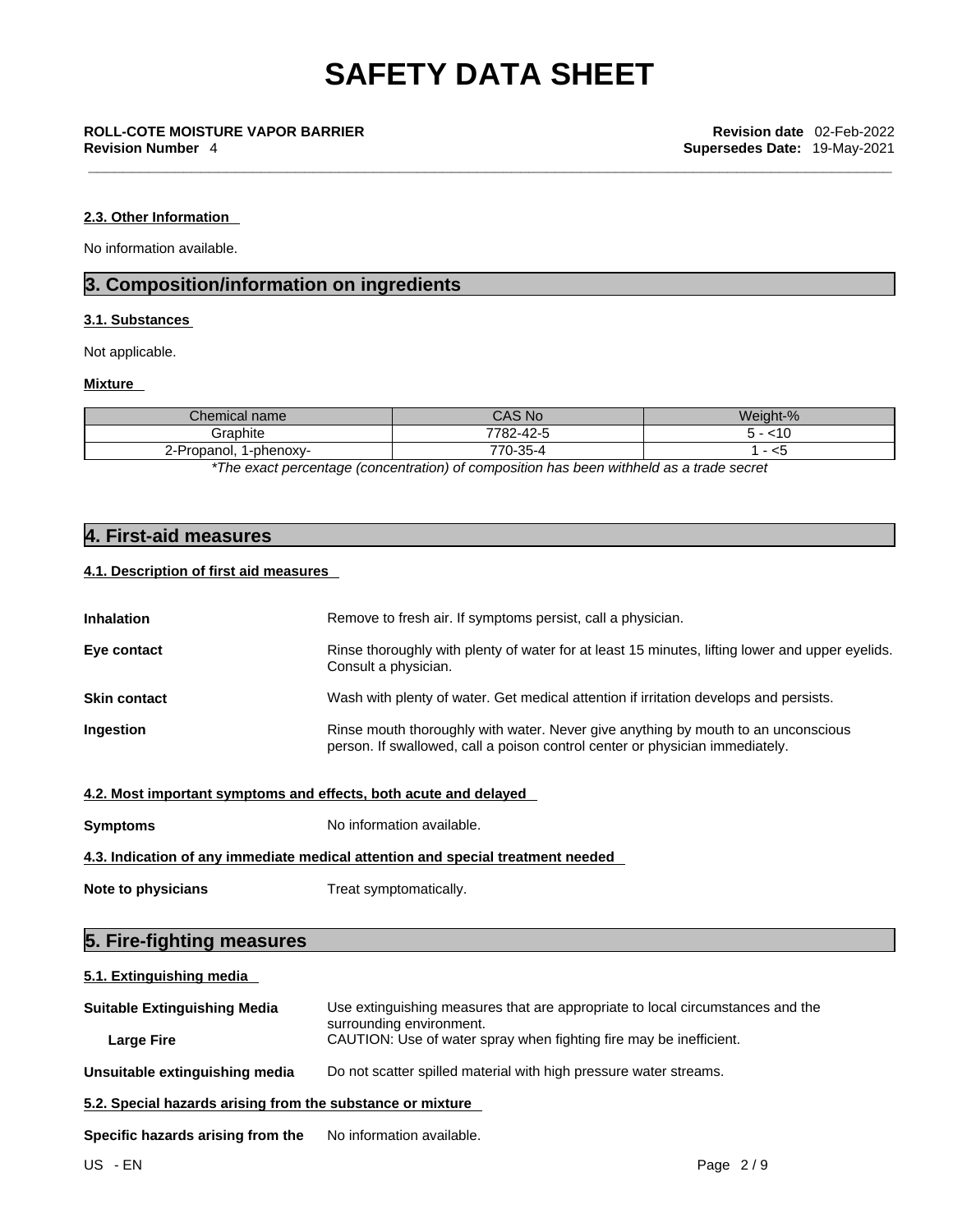| chemical                                                        |                                                                                                                                                                                                                                                                          |  |  |
|-----------------------------------------------------------------|--------------------------------------------------------------------------------------------------------------------------------------------------------------------------------------------------------------------------------------------------------------------------|--|--|
| <b>Hazardous combustion products</b>                            | No information available.                                                                                                                                                                                                                                                |  |  |
| <b>Explosion data</b><br>Sensitivity to mechanical impact None. |                                                                                                                                                                                                                                                                          |  |  |
| Sensitivity to static discharge                                 | None.                                                                                                                                                                                                                                                                    |  |  |
| 5.3. Advice for firefighters                                    |                                                                                                                                                                                                                                                                          |  |  |
| Special protective equipment for<br>fire-fighters               | As in any fire, wear self-contained breathing apparatus pressure-demand, MSHA/NIOSH<br>(approved or equivalent) and full protective gear.                                                                                                                                |  |  |
| 6. Accidental release measures                                  |                                                                                                                                                                                                                                                                          |  |  |
|                                                                 | 6.1. Personal precautions, protective equipment and emergency procedures                                                                                                                                                                                                 |  |  |
| <b>Personal precautions</b>                                     | Use personal protective equipment as required. Ensure adequate ventilation. Avoid contact<br>with skin, eyes or clothing. Wash thoroughly after handling.                                                                                                                |  |  |
| 6.2. Environmental precautions                                  |                                                                                                                                                                                                                                                                          |  |  |
| <b>Environmental precautions</b>                                | Prevent entry into waterways, sewers, basements or confined areas. See Section 12 for<br>additional Ecological Information.                                                                                                                                              |  |  |
| 6.3. Methods and material for containment and cleaning up       |                                                                                                                                                                                                                                                                          |  |  |
| <b>Methods for containment</b>                                  | Stop leak if you can do it without risk. Contain and collect spillage with non-combustible<br>absorbent material, (e.g. sand, earth, diatomaceous earth, vermiculite) and place in<br>container for disposal according to local / national regulations (see Section 13). |  |  |
| Methods for cleaning up                                         | Use personal protective equipment as required. Dam up. Take up with sand or other<br>noncombustible absorbent material and place into containers for later disposal. Clean<br>contaminated surface thoroughly.                                                           |  |  |
|                                                                 |                                                                                                                                                                                                                                                                          |  |  |

**Reference to other sections** See section 8 for more information. See section 13 for more information.

# **7. Handling and storage**

# **7.1. Precautions for safe handling**

**Advice on safe handling** Use personal protective equipment as required.Handle in accordance with good industrial hygiene and safety practice. Do not eat, drink or smoke when using this product. Avoid contact with skin, eyes or clothing. Wash thoroughly after handling. Take off contaminated clothing and wash before reuse.

# **7.2. Conditions for safe storage, including any incompatibilities**

**Storage Conditions** Keep container tightly closed in a dry and well-ventilated place.

**Recommended storage temperature** Keep at temperatures between 41 and 95 °F / 5 and 35 °C.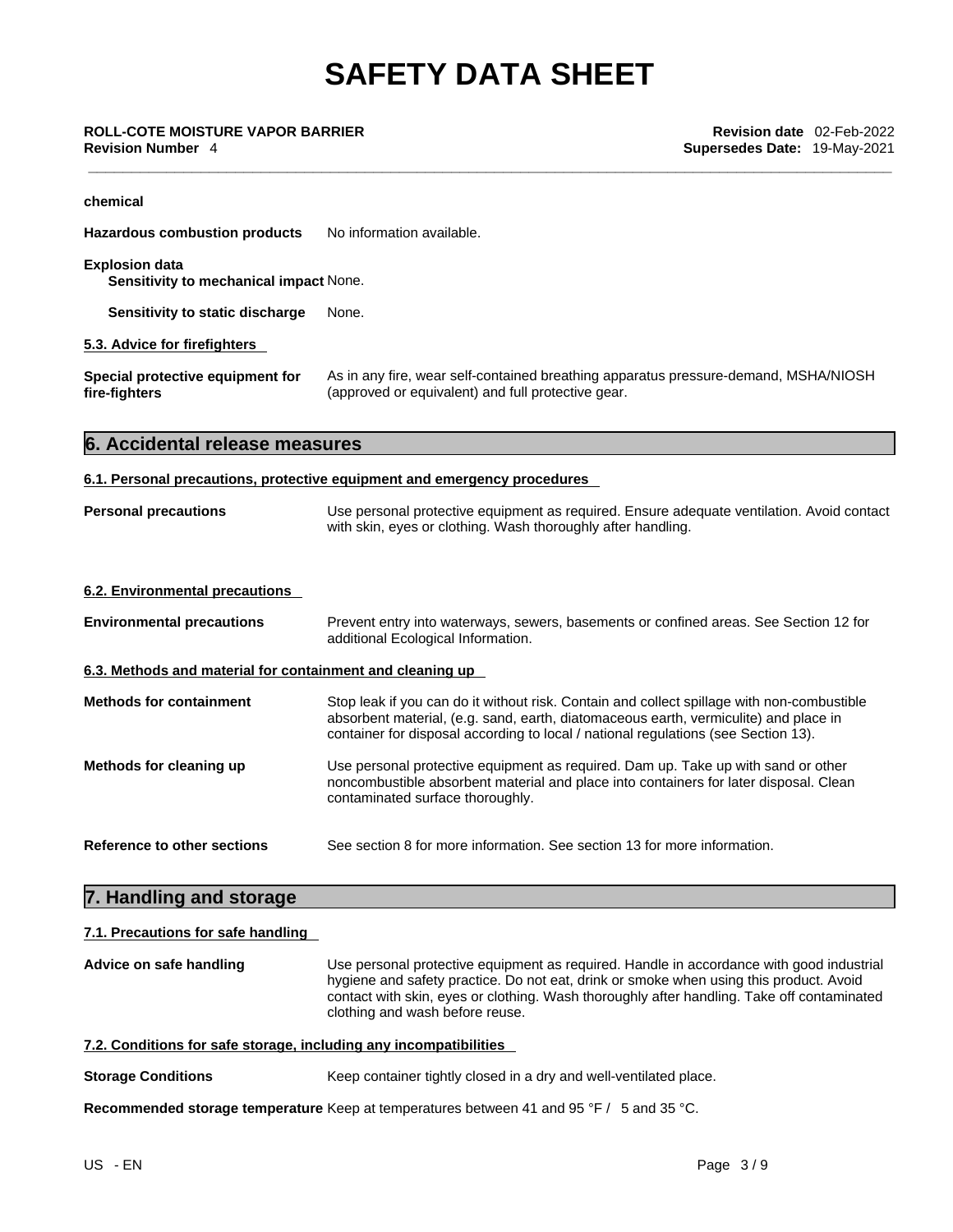**\_\_\_\_\_\_\_\_\_\_\_\_\_\_\_\_\_\_\_\_\_\_\_\_\_\_\_\_\_\_\_\_\_\_\_\_\_\_\_\_\_\_\_\_\_\_\_\_\_\_\_\_\_\_\_\_\_\_\_\_\_\_\_\_\_\_\_\_\_\_\_\_\_\_\_\_\_\_\_\_\_\_\_\_\_\_\_\_\_\_\_\_\_ ROLL-COTE MOISTURE VAPOR BARRIER Revision date** 02-Feb-2022 **Revision Number** 4 **Supersedes Date:** 19-May-2021

### **7.3 References to other sections**

**Reference to other sections** Section 10: STABILITY AND REACTIVITY Section 13: DISPOSAL CONSIDERATIONS

# **8. Exposure controls/personal protection**

## **8.1. Control parameters**

**Exposure Limits** This product contains substances which in their raw state are powder form, however in this product they are in a non-respirable form. Inhalation of powder/dust particles is unlikely to occur from exposure to this product.

| Chemical name | <b>ACGIH TLV</b>                   | <b>OSHA PEL</b>                           | <b>NIOSH</b>                       |
|---------------|------------------------------------|-------------------------------------------|------------------------------------|
| Graphite      | TWA: $2 \text{ mg/m}^3$ respirable | TWA: 15 $mg/m3$ total dust                | IDLH: 1250 mg/m <sup>3</sup>       |
| 7782-42-5     | particulate matter all forms       | synthetic                                 | TWA: 2.5 mg/m <sup>3</sup> natural |
|               | except graphite fibers             | TWA: 5 mg/m $3$ respirable                | respirable dust                    |
|               |                                    | fraction synthetic                        |                                    |
|               |                                    | (vacated) TWA: 2.5 mg/m $3$               |                                    |
|               |                                    | respirable dust natural                   |                                    |
|               |                                    | (vacated) TWA: 10 mg/m <sup>3</sup> total |                                    |
|               |                                    | dust synthetic                            |                                    |
|               |                                    | (vacated) TWA: $5 \text{ mg/m}^3$         |                                    |
|               |                                    | respirable fraction synthetic             |                                    |
|               |                                    | TWA: 15 mppcf natural                     |                                    |

| Chemical name | Argentina         | <b>Brazil</b>     | Chile                     | Colombia                |
|---------------|-------------------|-------------------|---------------------------|-------------------------|
| Graphite      | TWA.              | TWA.              | DD.                       | TWA: 2mg/m <sup>3</sup> |
| 7782-42-5     | ma/m <sup>3</sup> | ma/m <sup>3</sup> | $1.75 \; \mathrm{ma/m^3}$ |                         |

| Chemical name         | Costa Rica        | Peru          | Uruguay                                                                                 | Venezuela               |
|-----------------------|-------------------|---------------|-----------------------------------------------------------------------------------------|-------------------------|
| Graphite<br>7782-42-5 | TWA: $2$ mg/m $3$ | TWA: $2mg/m3$ | $2 \text{ mg/m}^3$ TWA (all forms)<br>except graphite fibers,<br>respirable particulate | TWA: $2 \text{ mg/m}^3$ |
|                       |                   |               | matter)                                                                                 |                         |

# **8.2. Exposure controls**

**Appropriate engineering controls**

| <b>Engineering controls</b> | Showers              |  |
|-----------------------------|----------------------|--|
|                             | Eyewash stations     |  |
|                             | Ventilation systems. |  |

## **Individual protection measures, such as personal protective equipment**

| <b>Eye/face protection</b>               | Wear safety glasses with side shields (or goggles).                                                                                                                                |
|------------------------------------------|------------------------------------------------------------------------------------------------------------------------------------------------------------------------------------|
| <b>Hand protection</b>                   | Wear suitable chemical resistant gloves. The selection of suitable gloves does not only<br>depend on the material, but also on further marks of quality and various manufacturers. |
| Skin and body protection                 | Wear suitable protective clothing.                                                                                                                                                 |
| <b>Respiratory protection</b><br>US - EN | If exposure limits are exceeded or irritation is experienced, NIOSH/MSHA approved<br>Page $4/9$                                                                                    |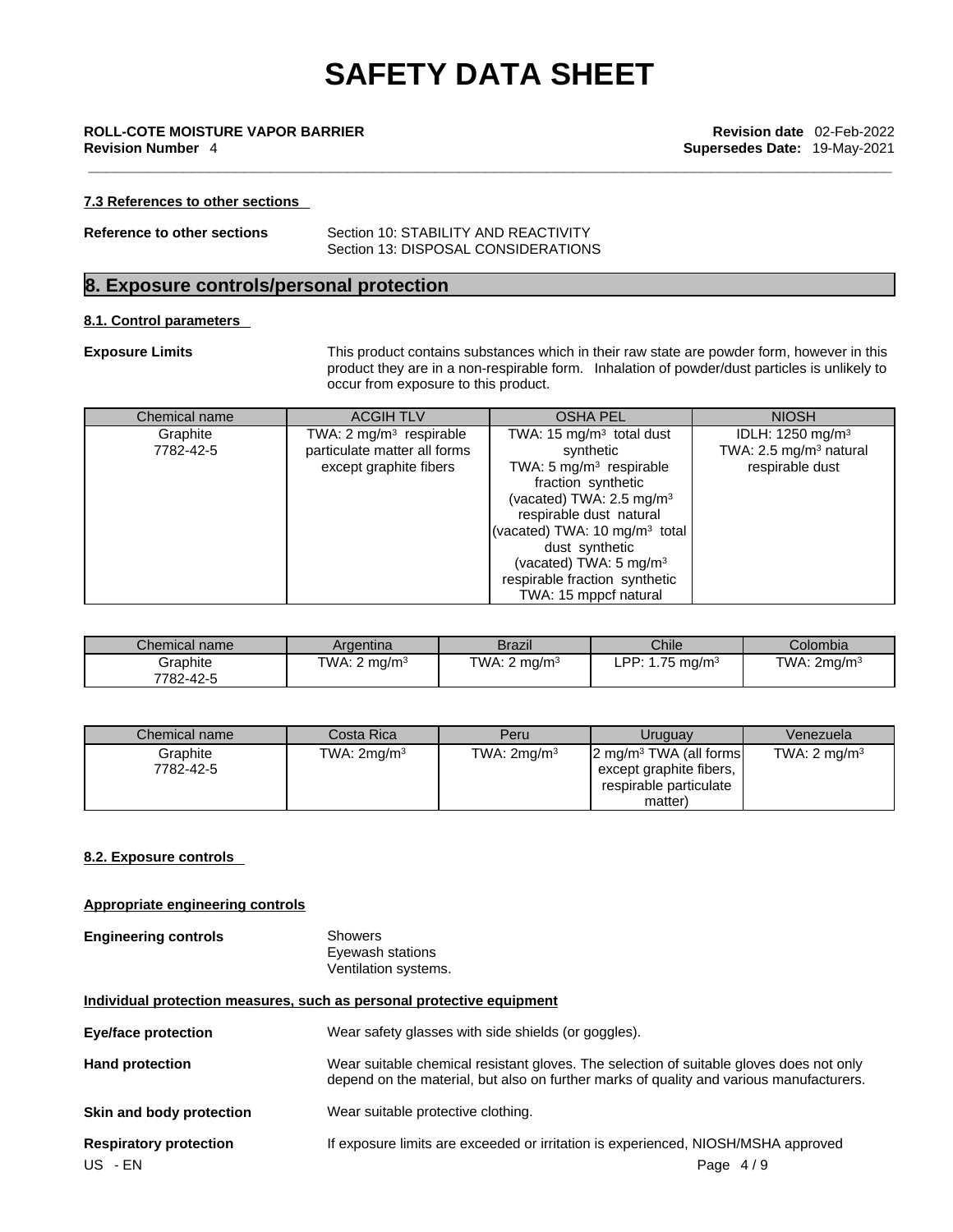**\_\_\_\_\_\_\_\_\_\_\_\_\_\_\_\_\_\_\_\_\_\_\_\_\_\_\_\_\_\_\_\_\_\_\_\_\_\_\_\_\_\_\_\_\_\_\_\_\_\_\_\_\_\_\_\_\_\_\_\_\_\_\_\_\_\_\_\_\_\_\_\_\_\_\_\_\_\_\_\_\_\_\_\_\_\_\_\_\_\_\_\_\_ ROLL-COTE MOISTURE VAPOR BARRIER Revision date** 02-Feb-2022 **Revision Number** 4 **Supersedes Date:** 19-May-2021

> respiratory protection should be worn. Positive-pressure supplied air respirators may be required for high airborne contaminant concentrations. Respiratory protection must be provided in accordance with current local regulations.

**General hygiene considerations** Wear suitable gloves and eye/face protection. Handle in accordance with good industrial hygiene and safety practice. Do not eat, drink or smoke when using this product. Avoid contact with skin, eyes or clothing. Wash thoroughly after handling. Take off contaminated clothing and wash it before reuse. Regular cleaning of equipment, work area and clothing is recommended.

# **9. Physical and chemical properties**

## **9.1. Information on basic physical and chemical properties**

| <b>Physical state</b><br>Appearance<br>Color<br>Odor<br><b>Odor threshold</b> | Liquid<br>Viscous<br><b>Black</b><br>Fruity<br>No information available |                              |
|-------------------------------------------------------------------------------|-------------------------------------------------------------------------|------------------------------|
|                                                                               |                                                                         |                              |
| <b>Property</b>                                                               | Values                                                                  | Remarks • Method             |
| pH                                                                            | No data available                                                       |                              |
| pH (as aqueous solution)                                                      | No data available                                                       | None known                   |
| Melting point / freezing point                                                | No data available                                                       |                              |
| Initial boiling point and boiling                                             | No data available                                                       |                              |
| range                                                                         |                                                                         |                              |
| <b>Flash point</b>                                                            | > 93 °C / 200 °F                                                        |                              |
| <b>Evaporation rate</b>                                                       | No data available                                                       | None known                   |
| Flammability                                                                  | Not applicable for liquids.                                             |                              |
| <b>Flammability Limit in Air</b>                                              |                                                                         | None known                   |
| <b>Upper flammability or explosive</b><br>limits                              | No data available                                                       |                              |
| Lower flammability or explosive<br><b>limits</b>                              | No data available                                                       |                              |
| Vapor pressure                                                                | No data available                                                       | None known                   |
| <b>Relative vapor density</b>                                                 | No data available                                                       | None known                   |
| <b>Relative density</b>                                                       | No data available                                                       | None known                   |
| <b>Water solubility</b>                                                       | No data available                                                       |                              |
| Solubility(ies)                                                               | No data available                                                       | None known                   |
| <b>Partition coefficient</b>                                                  | No data available                                                       | None known                   |
| <b>Autoignition temperature</b>                                               | No data available                                                       | None known                   |
| <b>Decomposition temperature</b>                                              | No data available                                                       | None known                   |
| <b>Kinematic viscosity</b>                                                    | No data available                                                       | None known                   |
| <b>Dynamic viscosity</b>                                                      | 22000 - 28000 mPa s                                                     | Spindle 2 @ 5 rpm @ 70-78 °F |
| 9.2. Other information                                                        |                                                                         |                              |
| <b>Explosive properties</b>                                                   | No information available                                                |                              |
| <b>Oxidizing properties</b>                                                   | No information available                                                |                              |
| Solvent content (%)                                                           | No information available                                                |                              |
| Solid content (%)                                                             | 50.5-53.5                                                               |                              |
| <b>Softening Point</b>                                                        | No information available                                                |                              |
| <b>Molecular weight</b>                                                       | No information available                                                |                              |
| VOC Content (%)                                                               |                                                                         | No information available     |
| <b>Liquid Density</b>                                                         | 1.10 $g/cm^{3}$                                                         |                              |
| <b>Bulk density</b>                                                           | No information available                                                |                              |
|                                                                               |                                                                         |                              |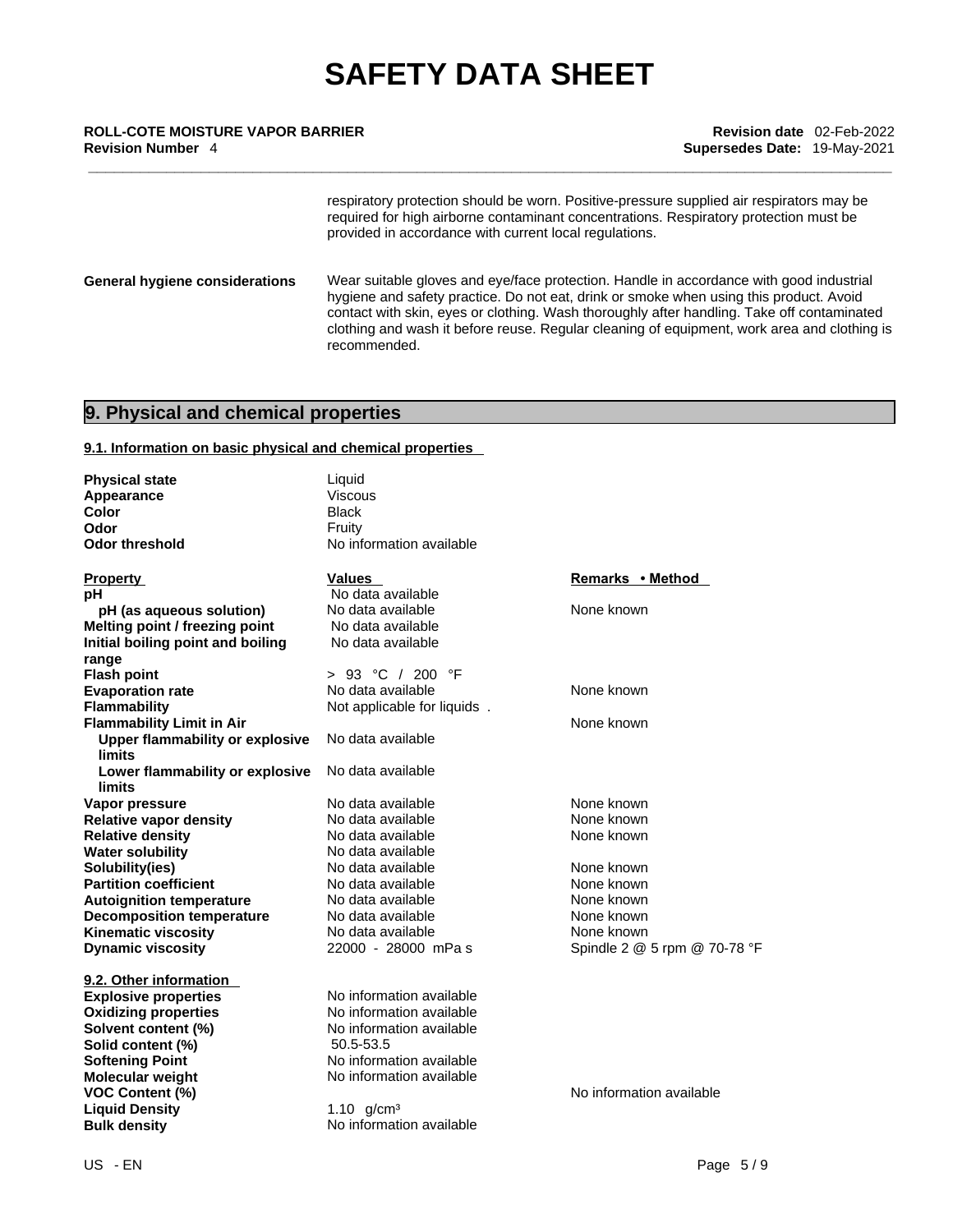**\_\_\_\_\_\_\_\_\_\_\_\_\_\_\_\_\_\_\_\_\_\_\_\_\_\_\_\_\_\_\_\_\_\_\_\_\_\_\_\_\_\_\_\_\_\_\_\_\_\_\_\_\_\_\_\_\_\_\_\_\_\_\_\_\_\_\_\_\_\_\_\_\_\_\_\_\_\_\_\_\_\_\_\_\_\_\_\_\_\_\_\_\_ ROLL-COTE MOISTURE VAPOR BARRIER Revision date** 02-Feb-2022 **Revision Number** 4 **Supersedes Date:** 19-May-2021

# **10. Stability and reactivity 10.1. Reactivity Reactivity Reactivity Reactivity Stable under recommended storage conditions. 10.2. Chemical stability Chemical stability** Stable under normal conditions. **10.3. Possibility of hazardous reactions Possibility of hazardous reactions** None under normal processing. **10.4. Conditions to avoid Conditions to avoid** None known based on information supplied. **10.5. Incompatible materials Incompatible materials** None known based on information supplied. **10.6. Hazardous decomposition products**

**Hazardous decomposition products** Carbon monoxide Carbon dioxide (CO2) Hydrocarbons

# **11. Toxicological information**

# **11.1. Information on toxicologicaleffects**

| Based on available data, the classification criteria are not met.            |
|------------------------------------------------------------------------------|
| Based on available data, the classification criteria are not met.            |
| Based on available data, the classification criteria are not met.            |
| Based on available data, the classification criteria are not met.            |
| Symptoms related to the physical, chemical and toxicological characteristics |
| No information available.                                                    |
|                                                                              |

**Acute toxicity Numerical measures of toxicity**

**The following values are calculated based on chapter 3.1 of the GHS document ATEmix (oral)** 99,437.80 mg/kg **ATEmix (dermal)** 70,274.10 mg/kg<br>**ATEmix (inhalation-dust/mist)** 189.70 mg/l **ATEmix (inhalation-dust/mist)** 

**Component Information**

| Chemical name | Oral LD50 | Dermal LD50 | <b>Inhalation LC50</b>            |
|---------------|-----------|-------------|-----------------------------------|
| Graphite      |           |             | $>$ 2000 mg/m $3$<br>(Rattus) 4 h |
| 7782-42-5     |           |             |                                   |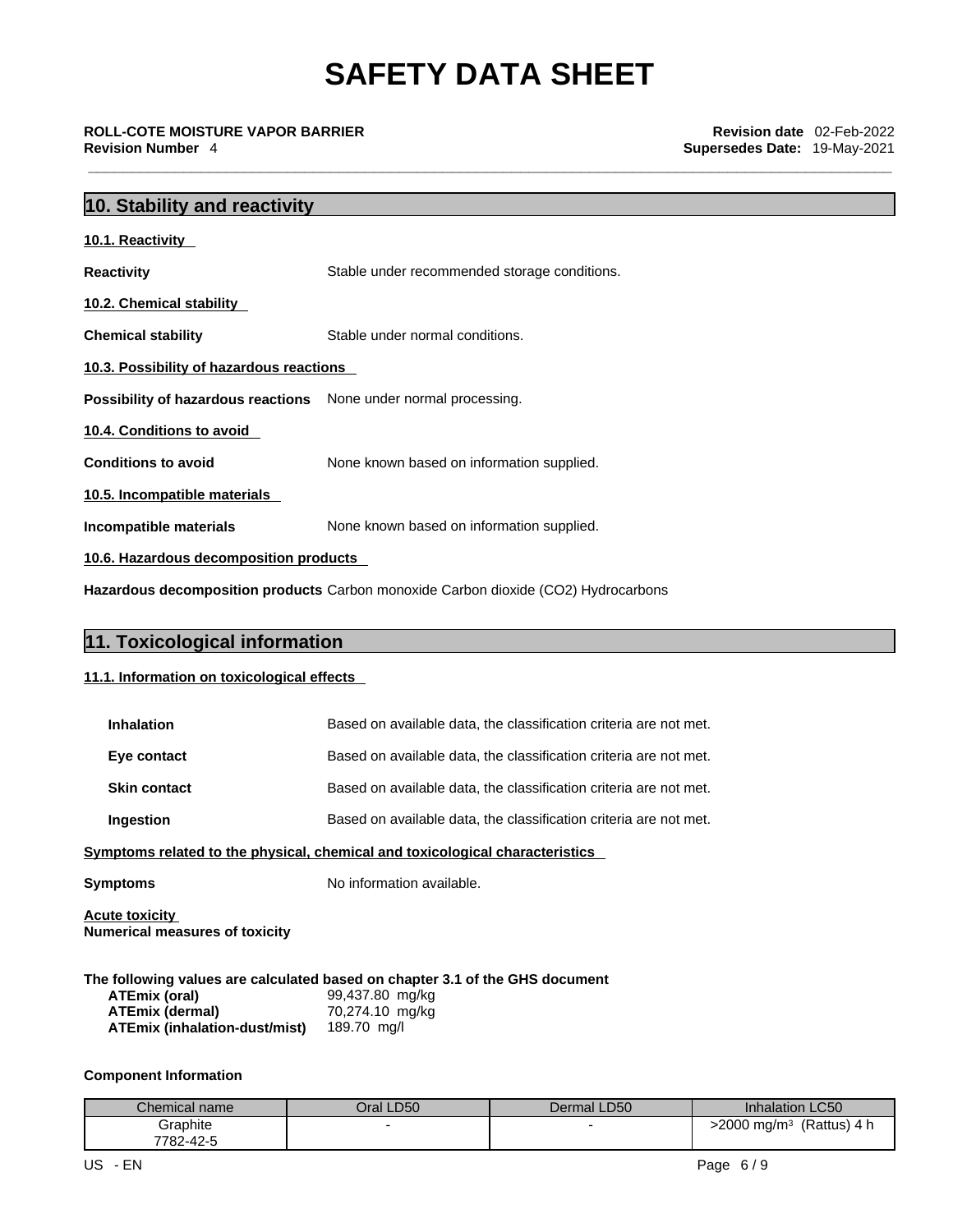| 2-Propanol, 1-phenoxy-<br>770-35-4                                                         | $= 2830$ mg/kg (Rattus)   | > 2 g/kg (Oryctolagus<br>cuniculus) $> 2000$ mg/kg<br>(Oryctolagus cuniculus) | $>5400$ mg/m <sup>3</sup> (Rattus) 4 h |
|--------------------------------------------------------------------------------------------|---------------------------|-------------------------------------------------------------------------------|----------------------------------------|
| Delayed and immediate effects as well as chronic effects from short and long-term exposure |                           |                                                                               |                                        |
| <b>Skin corrosion/irritation</b>                                                           |                           | Based on available data, the classification criteria are not met.             |                                        |
| Serious eye damage/eye irritation                                                          |                           | Based on available data, the classification criteria are not met.             |                                        |
| Respiratory or skin sensitization                                                          |                           | Based on available data, the classification criteria are not met.             |                                        |
| Germ cell mutagenicity                                                                     |                           | Based on available data, the classification criteria are not met.             |                                        |
| Carcinogenicity                                                                            |                           | Based on available data, the classification criteria are not met.             |                                        |
| <b>Reproductive toxicity</b>                                                               |                           | Based on available data, the classification criteria are not met.             |                                        |
| <b>STOT - single exposure</b>                                                              |                           | Based on available data, the classification criteria are not met.             |                                        |
| <b>STOT - repeated exposure</b>                                                            |                           | Based on available data, the classification criteria are not met.             |                                        |
| <b>Aspiration hazard</b>                                                                   |                           | Based on available data, the classification criteria are not met.             |                                        |
| Other adverse effects                                                                      | No information available. |                                                                               |                                        |
| Interactive effects                                                                        | No information available. |                                                                               |                                        |

# **12. Ecological information**

# **12.1. Toxicity**

# **Ecotoxicity**

| Chemical name | Algae/aguatic plants | Fish                 | Toxicity to<br>microorganisms | Crustacea |
|---------------|----------------------|----------------------|-------------------------------|-----------|
| Graphite      |                      | LC50: >100mg/L (96h, |                               |           |
| 7782-42-5     |                      | Danio rerio)         |                               |           |

## **12.2. Persistence and degradability**

**Persistence and degradability** No information available.

## **12.3. Bioaccumulative potential**

**Bioaccumulation** There is no data for this product.

## **Component Information**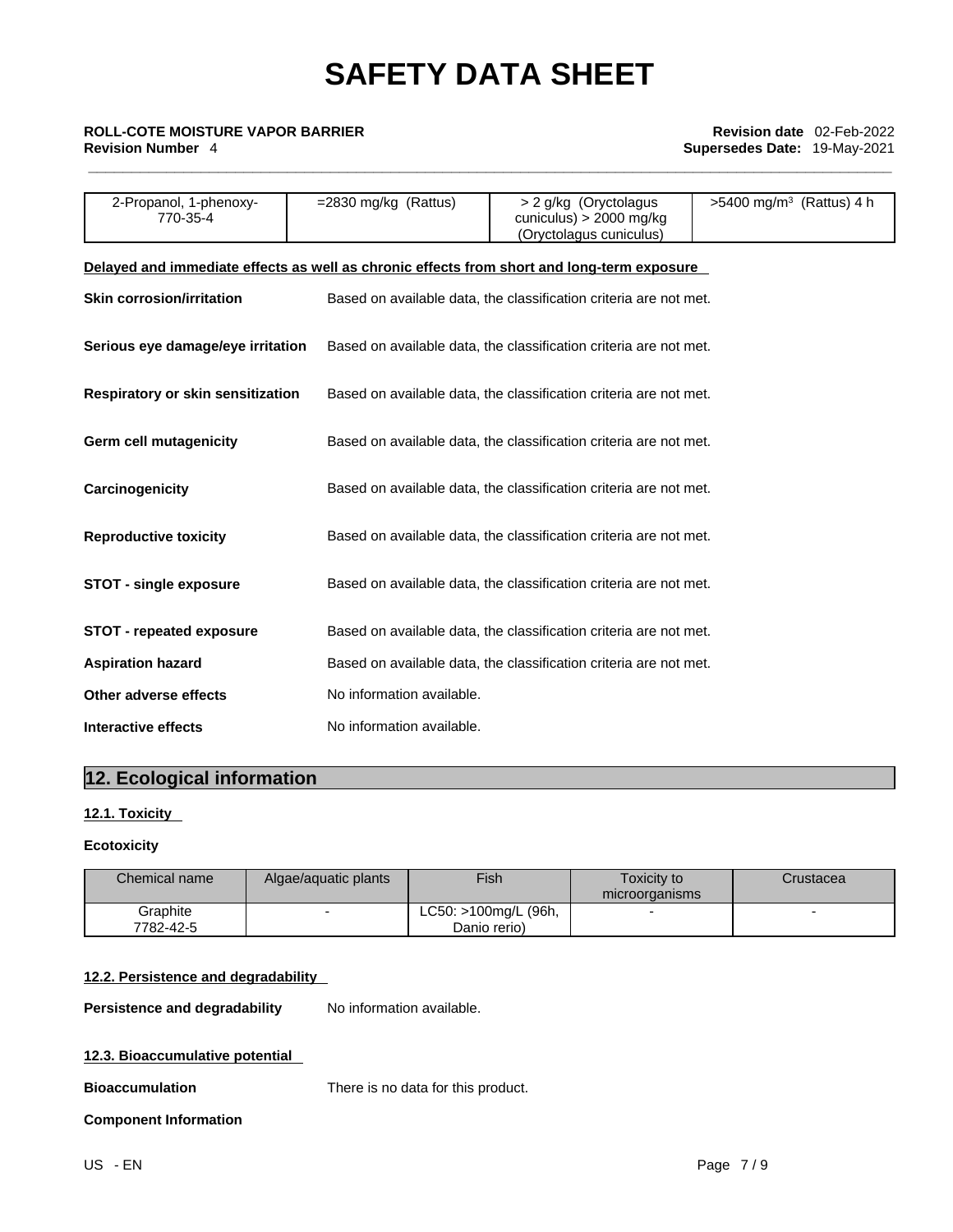| 12.4. Mobility in soil |                           |  |  |
|------------------------|---------------------------|--|--|
| <b>Mobility</b>        | No information available. |  |  |
| Other adverse effects  |                           |  |  |
| Other adverse effects  | No information available. |  |  |

# **13. Disposal considerations**

## **13.1. Waste treatment methods**

| Waste from residues/unused<br>products | It is the responsibility of the waste generator to determine the toxicity and physical<br>properties of the material generated to determine the proper waste identification and<br>disposal methods in compliance with applicable regulations. |  |  |
|----------------------------------------|------------------------------------------------------------------------------------------------------------------------------------------------------------------------------------------------------------------------------------------------|--|--|
| Contaminated packaging                 | Dispose of in accordance with federal, state and local regulations.                                                                                                                                                                            |  |  |

| 14. Transport information |                    |  |
|---------------------------|--------------------|--|
| Note:                     | Keep from freezing |  |
| <u>DOT</u>                | Not regulated      |  |
| <b>IATA</b>               | Not regulated      |  |
| <b>IMDG</b>               | Not regulated      |  |

# **15. Regulatory information**

## **International Inventories**

| <b>TSCA</b> | .isted          |
|-------------|-----------------|
| <b>DSL</b>  | .isted<br>IN ot |
|             |                 |

**Legend:**

**TSCA** - United States Toxic Substances Control Act Section 8(b) Inventory

**DSL** - Canadian Domestic Substances List

**Listed** - The components of this product are either listed or exempt from listing on inventory.

**Not Listed** - One or more components of this product are not listed on inventory.

## **US Federal Regulations**

## **SARA 313**

Section 313 of Title III of the Superfund Amendments and Reauthorization Act of 1986 (SARA). This product does not contain any chemicals which are subject to the reporting requirements of the Act and Title 40 of the Code of Federal Regulations, Part 372.

## **SARA 311/312 Hazard Categories**

Should this product meet EPCRA 311/312 Tier reporting criteria at 40 CFR 370, refer to Section 2 of this SDS for appropriate classifications.

# **Europe**